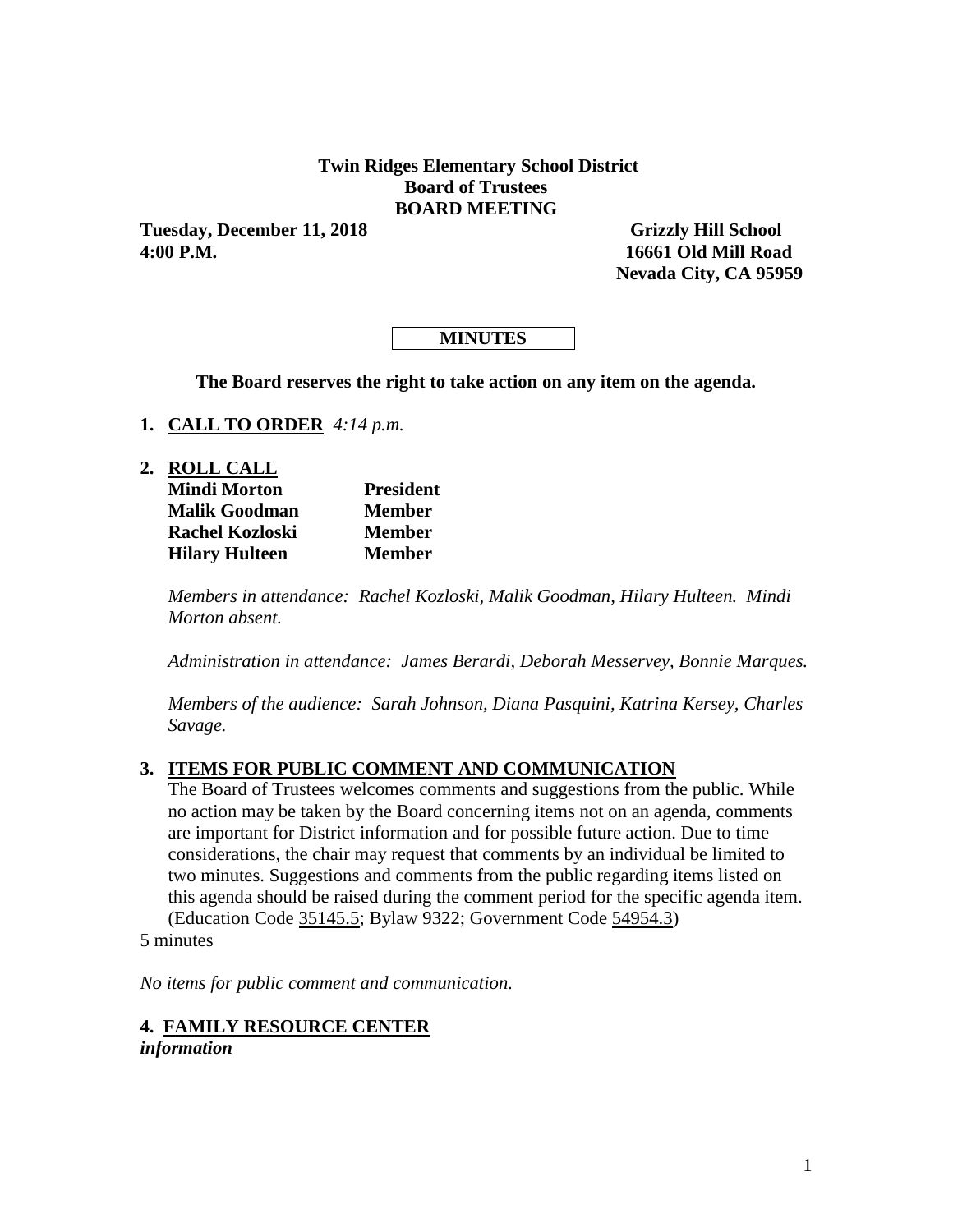*Diana Pasquini informed the Board that local families will be coming to the FRC to pick up Christmas gifts. They also have firewood and Christmas trees. They will be planning the upcoming year after the holiday break.*

## **5. CONSENT**

Consent items shall be items of a routine nature or items for which no Board discussion is anticipated and for which the Superintendent recommends approval. The public has a right to comment on any consent item. At the request of any member of the Board, any item on the consent agenda shall be removed and given individual consideration for action as a regular agenda item.

*Malik Goodman moved and Hilary Hulteen seconded to approve consent items 5.1 through 5/3 as presented. 3-0*

## **5.1 THE BOARD WILL REVIEW AND APPROVE THE DECEMBER 11, 2018 AGENDA** (goldenrod backup)

## **5.2 THE BOARD WILL REVIEW AND APPROVE THE MINUTES OF NOVEMBER 13, 2018** (gray backup)

## **5.3 APPROVE WARRANTS**

(green backup

## **6. ANNUAL BOARD ORGANIZATIONAL MEETING**

The organizational meeting is normally held in December *action 10 minutes*

*Hilary Hulteen moved and Malik Goodman seconded to approve the Board Organization as follows: 3-0*

### **Election of Board President**

The Board President presides as the chairperson at Board meetings, consults with the Superintendent in the preparation of the Board agenda, and acts as the spokesperson for the Board as designated.

*Mindi Morton*

### **Election of Clerk**

The Board Clerk monitors the payment of bills and serves as acting President in the absence of the President

*Rachel Kozloski*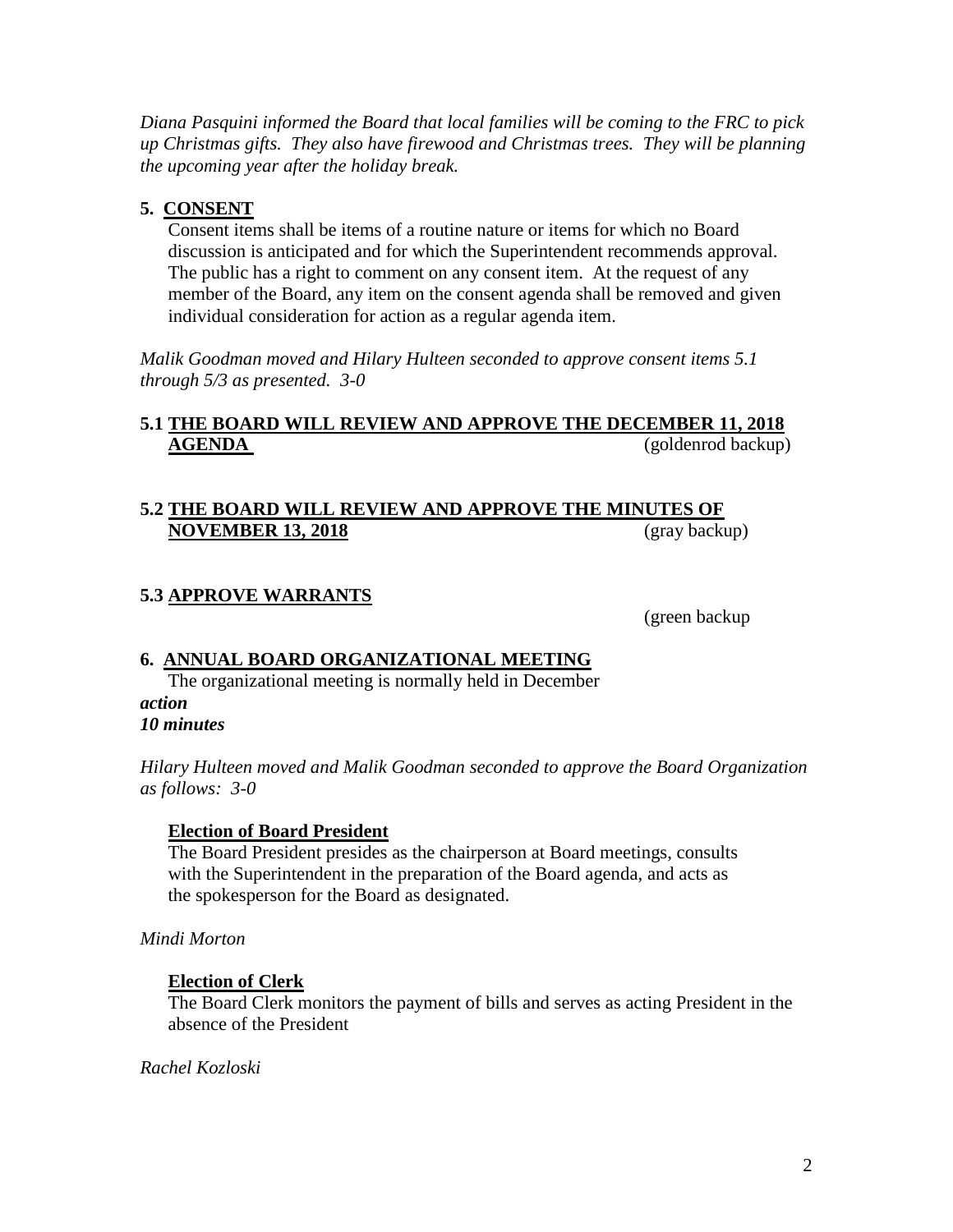## **Election of Secretary (Superintendent)**

The Board Secretary prepares Board Agendas, maintains minutes and all District and Board records; prepares documents, prepares a tentative calendar for the ensuing school year for the consideration of the Board, submits all correspondence addressed to the Board to the Board President and all members.

## *James Berardi*

### **Election of Timekeeper**

The Timekeeper manages the time spent on each agenda item.

## *Hilary Hulteen*

Election of Local CSBA Representative The Local CSBA Representative serves as the Board's representative to the Nevada County School Board's Association. Meets 4 times per year.

### *Mindi Morton*

County Trustee Representative Only as needed.

### *Mindi Morton*

Election of Negotiation Representative and Alternate The Negotiation Representative and Alternate represents the Board in negotiations with all bargaining units including the Twin Ridges Teachers' Association and the California Schools Employee Association.

### *Mindi Morton, Malik Goodman (alternate)*

Selection of Monthly Meeting Days and Times The Board will determine the monthly meeting days and set the times for these meetings.

*Monthly meeting days and times will remain the same. The second Tuesday of each month with the exception of July (no meeting). November and May meetings will be held at Washington School at 5:00 p.m. All other meetings will be held at Grizzly Hill School at 4:00 p.m.*

## **7. TEACHERS REPORT**

#### a. Washington School Enrollment

| $\tilde{\phantom{a}}$<br>Grade | $- -$<br>. .<br>T7 |  |  |   | ╭ | m<br>$-0.0$<br>' vial |
|--------------------------------|--------------------|--|--|---|---|-----------------------|
| <b>Students</b>                |                    |  |  | - |   |                       |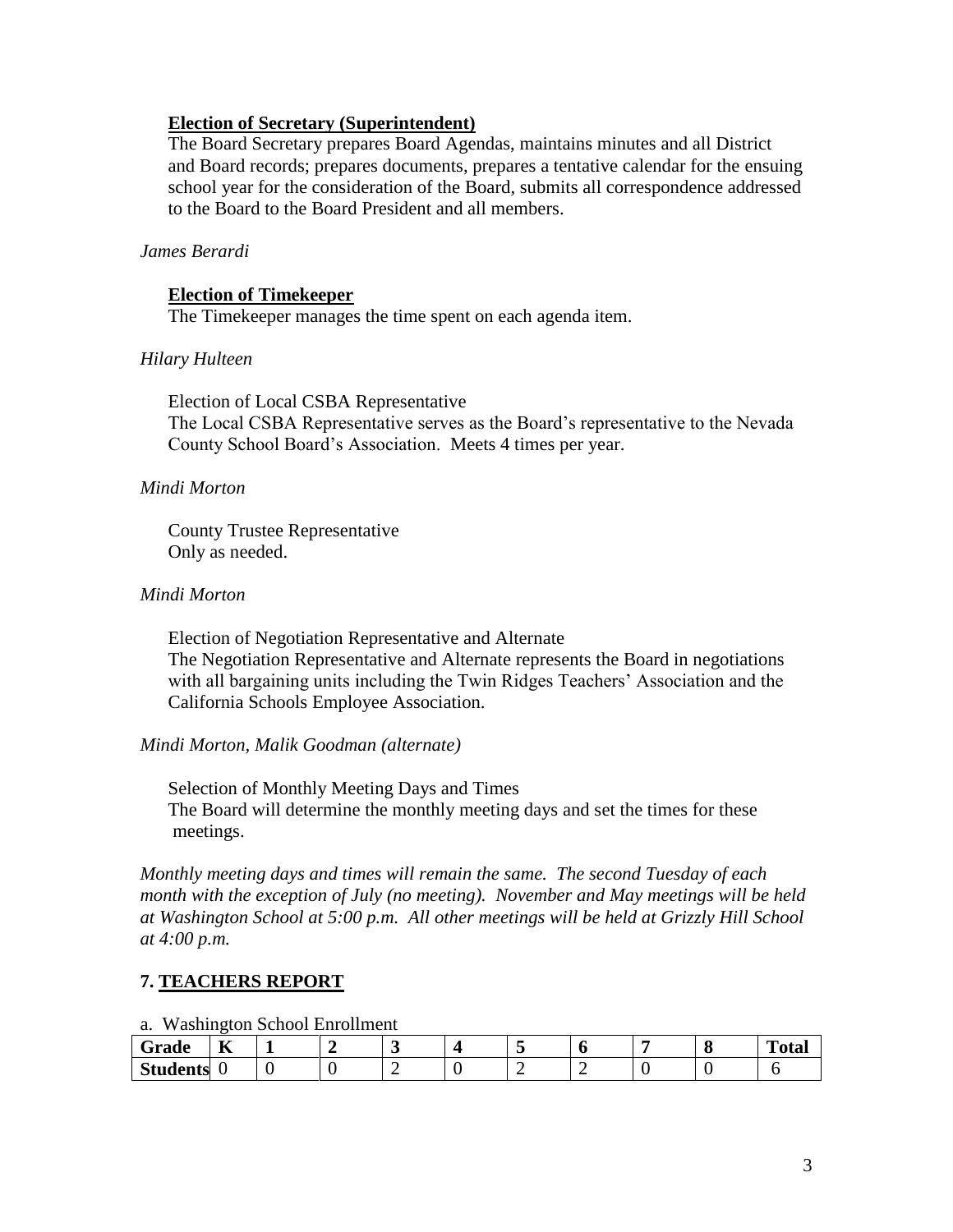#### b. Grizzly Hill School Enrollment

| $\sim$ | Grade           | <b>TK/K/1</b> |  |   |   | л. |          | C | m<br>Total |
|--------|-----------------|---------------|--|---|---|----|----------|---|------------|
|        | <b>Students</b> |               |  | ∸ | ν |    | <b>*</b> |   | 96         |

*information 4 minutes*

*Sarah Johnson reported that this is a crazy time of the year with all the excitement and unharnessed energy. The staff is cohesively holding the students accountable. Teachers are also discussing skills needed to move on to the next grade.*

*Rachel Kozloski updated the Board on Washington School. The students and community are in love with the current staff. It is a joy to experience. The Christmas play, "Scrooge", will be held on 12/20/18 at 6:00 p.m. Students are all involved in self-directed "passion projects" when their assigned work is completed.*

## **8. ANNUAL APPROVAL OF DISTRICT ORGANIZATION CHART**

There are no new changes to the organizational chart, this reflects the current populated positions in the District. Superintendent will report on process. The superintendent recommends approval. (orchid backup) *action*

*10 minutes*

*Malik Goodman moved and Hilary Hulteen seconded to approve the District Organization Chart as presented. 3-0*

## **9. RESOLUTION # 19-06 IN RECOGNITION OF SERVICE BY CHRISTOPHER LITTLE**

*information*

*3 minutes* (pink backup)

*Resolution #19-06 was approved with a roll call of: Ayes:3, Nays:-0-, Absent:1, Abstain:-0-*

### **10. APPROVAL OF 18-19 FIRST INTERIM BUDGET RESOLUTION #19-05**

Presentation of 2018-2019 First Interim Budget and approve resolution. The superintendent recommends approval. (yellow backup) *action 5 minutes*

*Resolution #19-05 was approved with a roll call of: Ayes:3, Nays:-0-, Absent:1, Abstain:-0-*

**11. FACILITIES UPDATE information 5 minutes**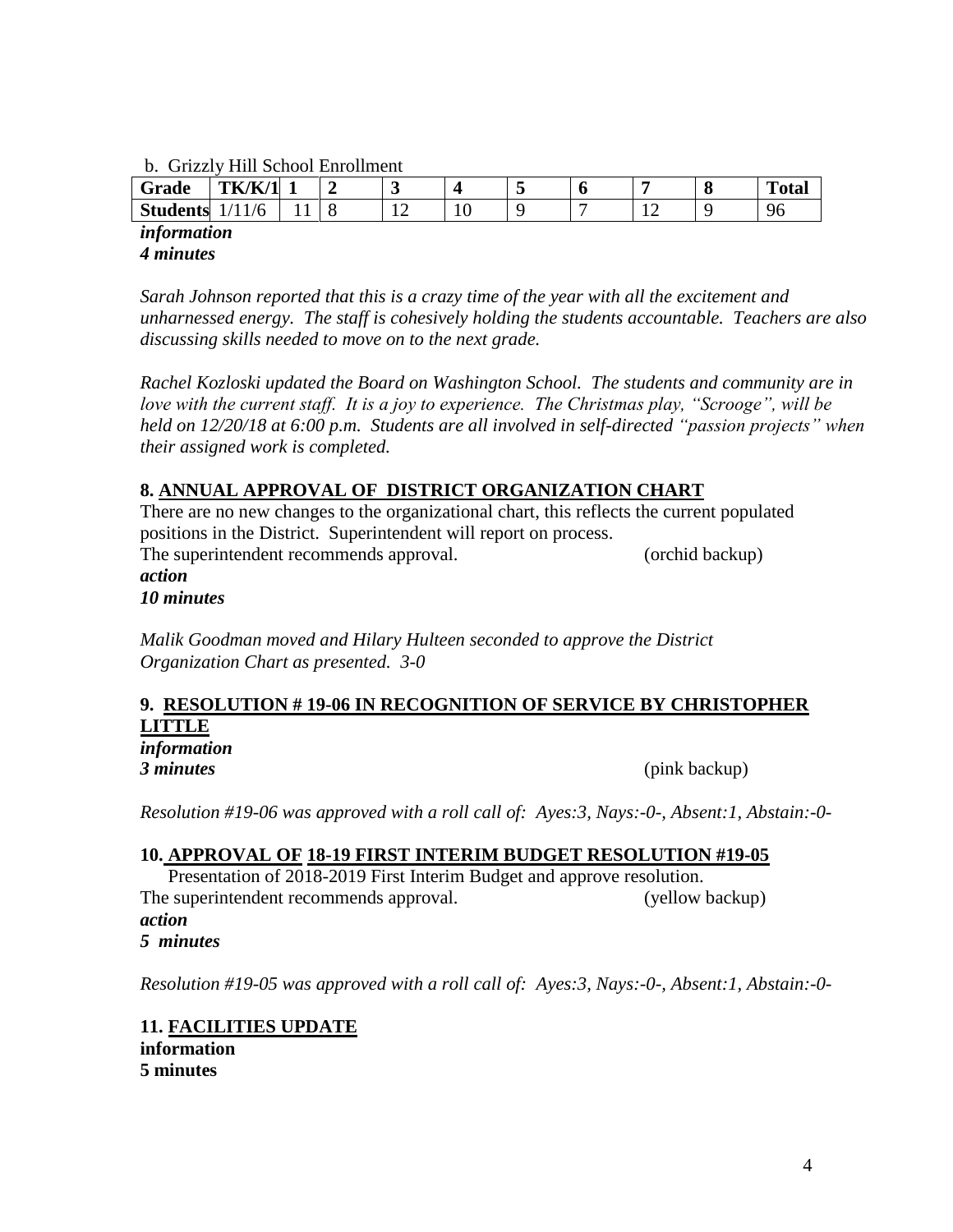*James Berardi reported that the water leak at Grizzly Hill has been repaired.*

#### **12. BIIG GRANT UPDATE information 3 minutes**

*James Berardi reported that Grizzly Hill is hooked up and working with the exception of a couple of issues. Washington is not up and running, the line is dead. He was informed that the "best bet" date would be January.*

## **13. LCAP** *information 3 minutes*

*James Berardi reminded the Board that the LCAP drives who we are and what we do.*

## **14. ASES STAFFING information/action 5 minutes**

*James Berardi reported that the ASES program is overall a huge success with approximately 20-40 students on any given day at Grizzly Hill. The complication is that there are only 2 staff members to cover the program. For program fidelity he proposed hiring one (1) temporary, part time person. Hilary Hulteen moved and Malik seconded to approve the hiring of one temporary, part time person for the ASES program. 3-0*

## **15. STIPENDS information/discussion 5 minutes**

*James Berardi met with Sarah Johnson and Malik Goodman and agreed that there is a need to discuss the language in the contracts. The Board would like to continue athletics, year books, as well as, teacher's passion projects.*

## **16. RETREAT**

Discussions regarding fidelity of programs for students (January or February) **Discussion/action 10 minutes**

*Discussion regarding what needed to be addressed at the retreat should be based on the Vision & Mission statement and what the concrete things are to make this happen. Also, look at strategy and action items , LCAP, who we are and what pieces to put in place now.*

## **17. ADJOURN TO CLOSED SESSION** *6:04 p.m.*